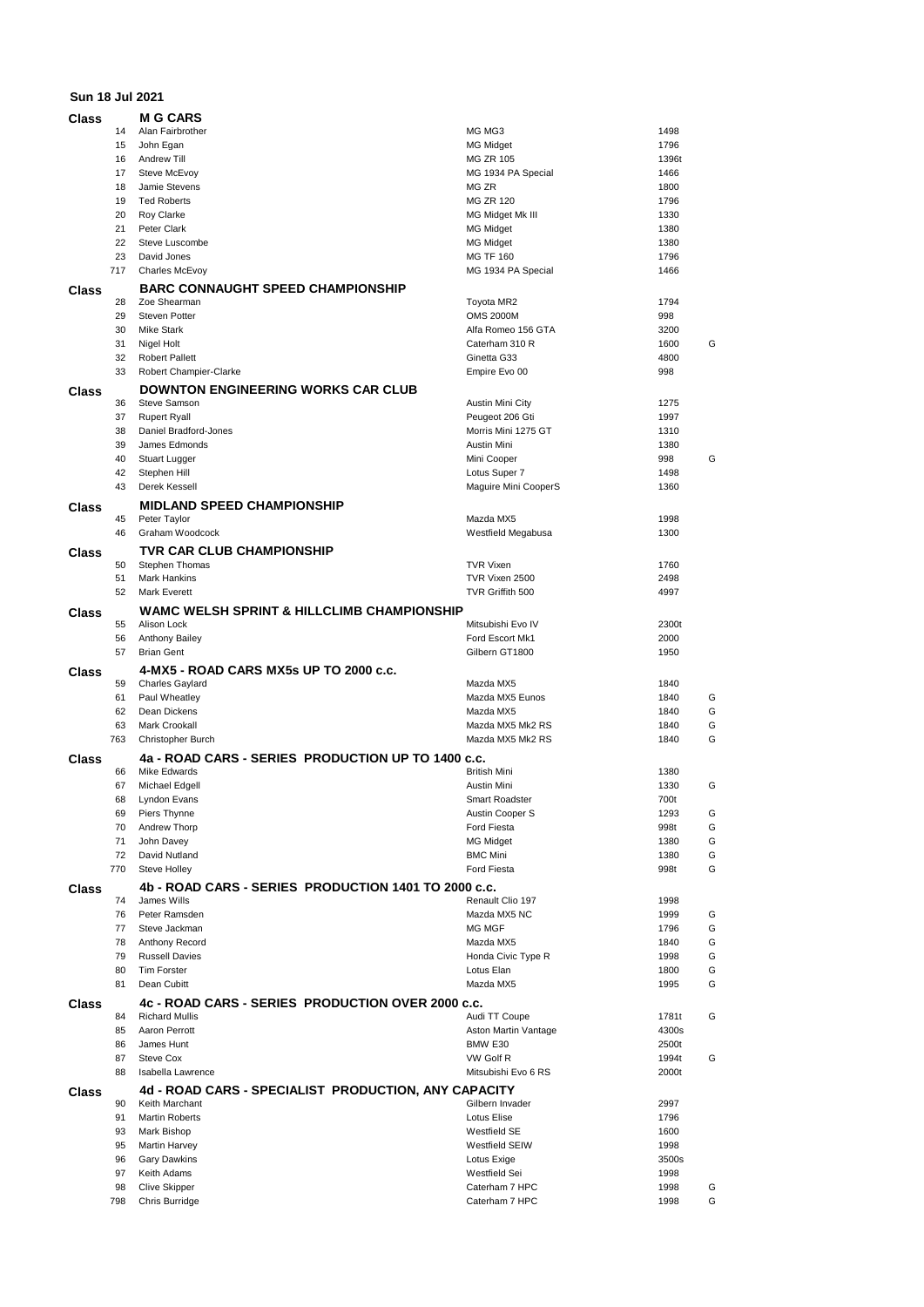| Class |            | 6 - MODIFIED CARS LIMITED PRODUCTION MARQUE SPORTS OVER 2000 c.c. |                                        |               |        |  |  |  |  |
|-------|------------|-------------------------------------------------------------------|----------------------------------------|---------------|--------|--|--|--|--|
|       | 101<br>102 | Paul Slade<br>Graham Beale                                        | Jaguar E Type<br>Ginetta G33           | 3800<br>2340t | G<br>G |  |  |  |  |
|       | 103        | <b>Phil Price</b>                                                 | Porsche 930RS                          | 3200t         | G      |  |  |  |  |
| Class |            | 7 - MODIFIED CARS - SERIES PRODUCTION UP TO 1400 c.c.             |                                        |               |        |  |  |  |  |
|       | 105        | Julian Harber                                                     | <b>BL Mini Clubman</b>                 | 1340          |        |  |  |  |  |
|       | 106        | David Bean                                                        | Rover Mini                             | 1310          | G      |  |  |  |  |
|       | 107        | Ben Rolls                                                         | <b>Austin Healey Sprite</b>            | 1380          |        |  |  |  |  |
|       | 108        | Neil Turner                                                       | Mini Cooper S                          | 1380          | G      |  |  |  |  |
| Class | 110        | 8 - MODIFIED CARS - SERIES PRODUCTION 1401 TO 2000 c.c.           |                                        |               |        |  |  |  |  |
|       |            | Paul Boscott<br>Lotus Elan +2<br>1586                             |                                        |               |        |  |  |  |  |
| Class | 112        | 9 - MODIFIED CARS - SERIES PRODUCTION OVER 2000 c.c.<br>Carl Moss | Subaru Impreza                         | 2200t         |        |  |  |  |  |
|       | 114        | Karl Stevens                                                      | VW Golf Mk1                            | 1984s         |        |  |  |  |  |
|       | 115        | <b>Chris Edwards</b>                                              | Mazda 323 GTX                          | 1800t         |        |  |  |  |  |
|       | 116        | Mark Walker                                                       | Porsche Cayman S                       | 3387t         | G      |  |  |  |  |
|       | 117<br>118 | <b>Tim Painter</b><br>Jim Herbert                                 | AM Vantage GT4<br>Lancer Evo 5         | 3400<br>2300t | G<br>G |  |  |  |  |
|       | 119        | Stephen Moore                                                     | Mitsubishi Evo 6 RS                    | 2000t         |        |  |  |  |  |
|       | 917        | <b>Andrew Fraser</b>                                              | AM Vantage GT4                         | 4300          |        |  |  |  |  |
| Class |            | 11 - MODIFIED CARS - SPECIALIST PRODUCTION, ANY CAPACITY          |                                        |               |        |  |  |  |  |
|       | 121        | Graham Frankland                                                  | Westfield SE                           | 1798          |        |  |  |  |  |
|       | 122        | Peter Marsh                                                       | Caterham R300                          | 2000          |        |  |  |  |  |
|       | 922        | <b>Thomas Marsh</b>                                               | Caterham R300                          | 2000          |        |  |  |  |  |
| Class | 127        | 13 - HISTORICALLY INTERESTING (Pre 73)<br>Peter Swann             | Gilbern Genie                          | 2994          |        |  |  |  |  |
|       | 129        | Sue Hayes                                                         | Palliser                               | 1598          | G      |  |  |  |  |
|       | 130        | <b>Chris Cannell</b>                                              | St Bruno Roughcutter                   | 1700          | G      |  |  |  |  |
| Class |            | <b>SPORTS RACING &amp; RACING CARS UP TO 1985</b>                 |                                        |               |        |  |  |  |  |
|       | 132        | Robin Johnson                                                     | Tiga SF83                              | 1600          |        |  |  |  |  |
|       | 932        | Joe Mackrell                                                      | Tiga SF83                              | 1600          |        |  |  |  |  |
| Class |            | 15a - SPORTS LIBRE CARS UP TO 1400 c.c.                           |                                        |               |        |  |  |  |  |
|       | 135<br>136 | Richard Wood<br>Craig Russell                                     | Rover Mini Yamaha R1<br>Westfield XTR2 | 998<br>1298   | G<br>G |  |  |  |  |
|       | 138        | <b>Tim Pitfield</b>                                               | DJ Firecat                             | 1400          | G      |  |  |  |  |
| Class |            | 15b - SPORTS LIBRE CARS 1401 TO 2000 c.c.                         |                                        |               |        |  |  |  |  |
|       | 139        | Clive Wooster                                                     | Radical SR4                            | 1598          |        |  |  |  |  |
| Class |            | 19 - RACING CARS 601 TO 1100 c.c.                                 |                                        |               |        |  |  |  |  |
|       | 141        | <b>Adrian Lewis</b>                                               | <b>Empire Evo</b>                      | 998           | G      |  |  |  |  |
|       | 142<br>143 | Campbell Adams<br>Stephen Loadsman                                | <b>OMS 2000M</b><br>OMS Suzuki R/A     | 1098<br>999   | G      |  |  |  |  |
|       | 144        | Murray Wakeham                                                    | OMS CF96                               | 999           | G      |  |  |  |  |
| Class |            | 20a - FORMULA FORD RACING CARS UP TO 1600 c.c.                    |                                        |               |        |  |  |  |  |
|       | 147        | Laurence Marks                                                    | Van Diemen RF84                        | 1600          |        |  |  |  |  |
|       | 148        | Chris Warden                                                      | Swift FB91                             | 1600          |        |  |  |  |  |
|       | 149        | Les Buck                                                          | <b>Pringett Mistrale</b>               | 1600          |        |  |  |  |  |
|       | 150<br>151 | <b>Richard Weaver</b><br>Sarah Bosworth                           | Van Diemen RF91<br>Van Diemen RF85     | 1600<br>1600  |        |  |  |  |  |
|       | 152        | Simon Andrews                                                     | Van Diemen RF90                        | 1600          |        |  |  |  |  |
|       | 153        | Peter Hannam                                                      | Nike Mk10                              | 1600          |        |  |  |  |  |
|       | 154        | <b>Charlie Reilly</b>                                             | Van Diemen RF92                        | 1600          |        |  |  |  |  |
|       | 155<br>156 | <b>Richard Summers</b><br>Paul Morcom                             | Van Diemen RF80<br>Merlyn Mk 11A       | 1600<br>1600  |        |  |  |  |  |
|       | 950        | Tom Weaver                                                        | Van Diemen RF91                        | 1600          |        |  |  |  |  |
|       | 951        | <b>Lindsay Summers</b>                                            | Van Diemen RF85                        | 16000         |        |  |  |  |  |
|       | 952        | <b>Bernard Kevill</b><br><b>Trevor Willis</b>                     | Van Diemen RF90                        | 1600          |        |  |  |  |  |
|       | 955        |                                                                   | Van Diemen RF80                        | 1600          |        |  |  |  |  |
| Class | 159        | 20 - RACING CARS 1101 TO 1600 c.c.<br><b>Andrew Mathis</b>        | OMS PR                                 | 1277          | G      |  |  |  |  |
|       | 160        | Pete Hammock                                                      | Empire Wraith                          | 1585          | G      |  |  |  |  |
| Class |            | 21a - RACING CARS 1601 TO 2000 c.c. (Normally Aspirated)          |                                        |               |        |  |  |  |  |
|       | 161        | Roger Cock                                                        | Pilbeam MP54                           | 1998          | G      |  |  |  |  |
|       | 162        | <b>Tony Wiltshire</b>                                             | Ralt RT34                              | 1998          | G      |  |  |  |  |
| Class |            | <b>Class 1 - LOTUS 7 CLUB CHAMPIONSHIP</b>                        |                                        |               |        |  |  |  |  |
|       | 508        | Jeremy Wykes                                                      | Caterham Roadsport                     | 1600          |        |  |  |  |  |
|       | 511<br>608 | Dean Morgan<br>Harry Wykes                                        | Caterham 7<br>Caterham Roadsport       | 1600<br>1600  |        |  |  |  |  |
|       |            | <b>Class 2 - LOTUS 7 CLUB CHAMPIONSHIP</b>                        |                                        |               |        |  |  |  |  |
| Class | 524        | <b>Andrew Harries</b>                                             | Caterham Roadsport                     | 1600          |        |  |  |  |  |
|       | 527        | Alan Bowler                                                       | Caterham Seven                         | 1800          |        |  |  |  |  |
| Class |            | <b>Class 3 - LOTUS 7 CLUB CHAMPIONSHIP</b>                        |                                        |               |        |  |  |  |  |
|       | 546        | Aled Garner                                                       | Caterham 7 Roadsport                   | 1800          |        |  |  |  |  |
|       | 548<br>550 | Roger Legg<br><b>Bryan Herriott</b>                               | Caterham Seven<br>Caterham RoadsportSV | 1600<br>1800  |        |  |  |  |  |
|       | 551        | <b>Tony Smith</b>                                                 | Caterham 7 150SV                       | 1600          |        |  |  |  |  |
|       | 554        | Philip Matchwick                                                  | Caterham 7 RoadSport                   | 1800          |        |  |  |  |  |